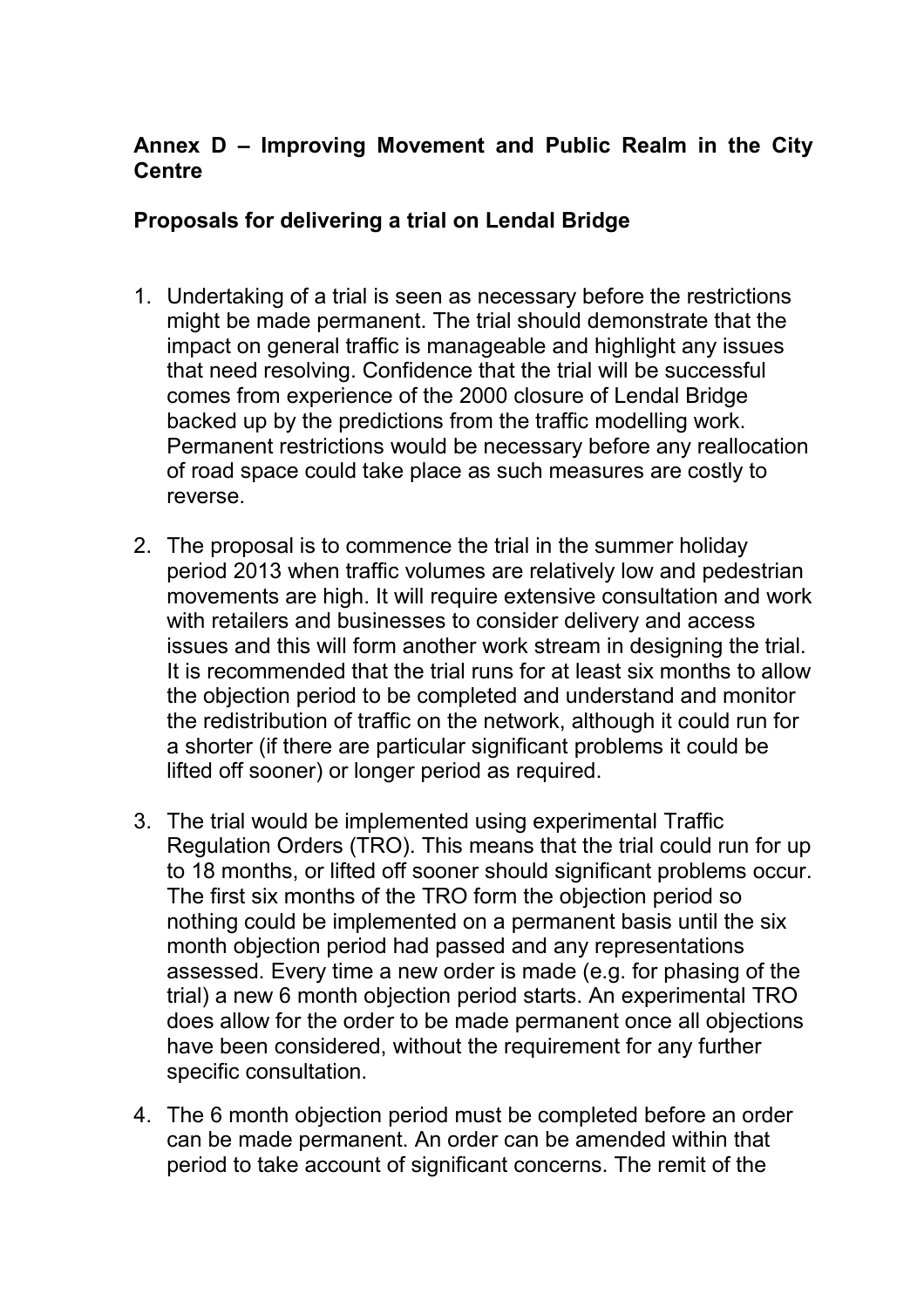order cannot be extended before the objection period is complete, as it would not be possible to demonstrate that the change had resulted as a way of accommodating or addressing concerns raised.

- 5. An order could be amended such that the hours of operation are reduced, i.e. start with 7:00am – 7:00pm and if there are significant issues arising, amend the order within the first 6 months to reduce the hours of operation to 10:30am – 5:00pm. The order then completes its 6 month objection period from when the 7:00am – 7:00pm time period was introduced and, subject to dealing with objections, can be confirmed. There is nothing to prevent another order being made to re-trial the 7:00am – 7:00pm time period provided there are some differences to the trial, e.g. mitigation works.
- 6. The aspiration is for a 7:00am to 7:00pm restriction. 'Off Peak' daytime hour options are put forward as a way of piloting the basic signing and enforcement requirements and understanding the impacts of the restriction without significantly impacting on the peak hours.
- 7. This report highlights the economic and public realm benefits of the aspiration for a two-way 12 hour reprioritisation (7am to 7pm).
- 8. Options available for implementing a trial are therefore:
	- a) Start 10:30am 4:00pm and run for 6 months, or longer, consider any objections (confirm) then consider making a further order

### Advantages

- It enables a gradual build up
- It provides evidence of learning/listening to residents and businesses and from an off peak period
- It allows early problems to be identified and addressed

**Disadvantages** 

• It is a more complicated message to communicate if a further order is considered in the future as changes and the date/time they take effect must be communicated twice.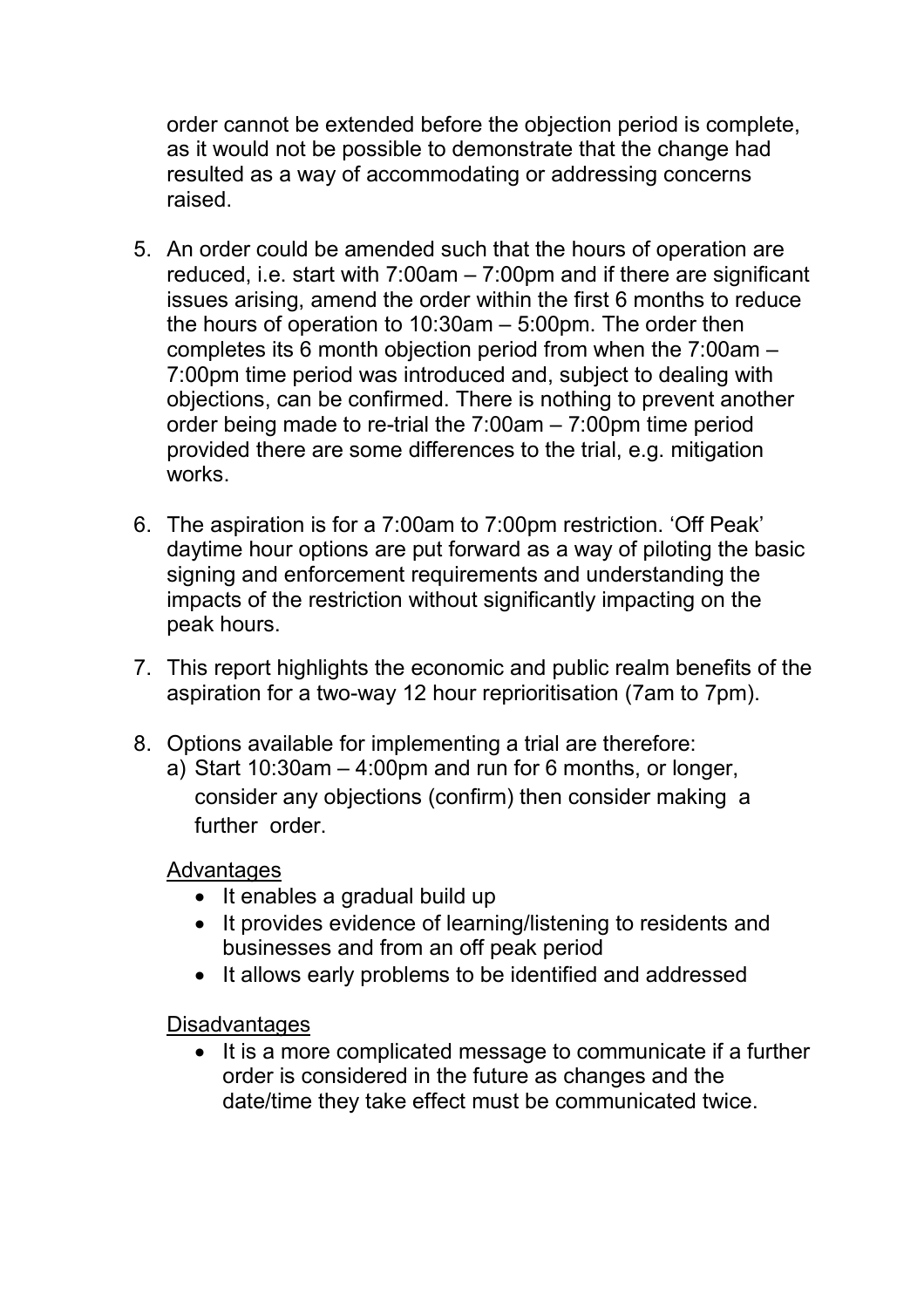b) Start 10:30am – 5:00pm and run for 6 months or longer, consider any objections (confirm) then consider making a further order for 7:00am - 7:00pm

## Advantages

As option a) plus,

- Running up to, but not including, the PM peak allows some learning to take place in relation to slightly higher traffic flows.
- Consistency with current footstreet hours

## **Disadvantages**

As option a) but

- Does start to impinge on the PM peak
- c) Start 7:00am 7:00pm run for 6 months or longer , consider any objections (confirm)

# Advantages

- Starts with the aspirational timescale
- Timescales of restricted hours can be reduced if required during the objection period

# Disadvantages

- It does not provide an opportunity to learn from off-peak hours operation
- 9. It is proposed to reinstate the right turn out of Lendal. In order to do this, for the period of the trial it would involve removal of the pedestrian island. Proposals are being considered for a zebra crossing to be implemented to assist the large volumes of pedestrians that cross the road at this point. It is possible to fit a zebra crossing into the space with some minor engineering alterations to kerbs, however beacons with power supplies would be required and the cost implications of this are still being investigated. In the longer term, if the restrictions were to become permanent there is an option to provide a raised table or different paved area etc to indicate that vehicles to do have priority at the junction.
- 10. It is proposed to enforce the trial with ANPR cameras, in a similar manner to Coppergate with cameras positioned at the Rougier Street end of the Bridge. Exemptions can be made for specific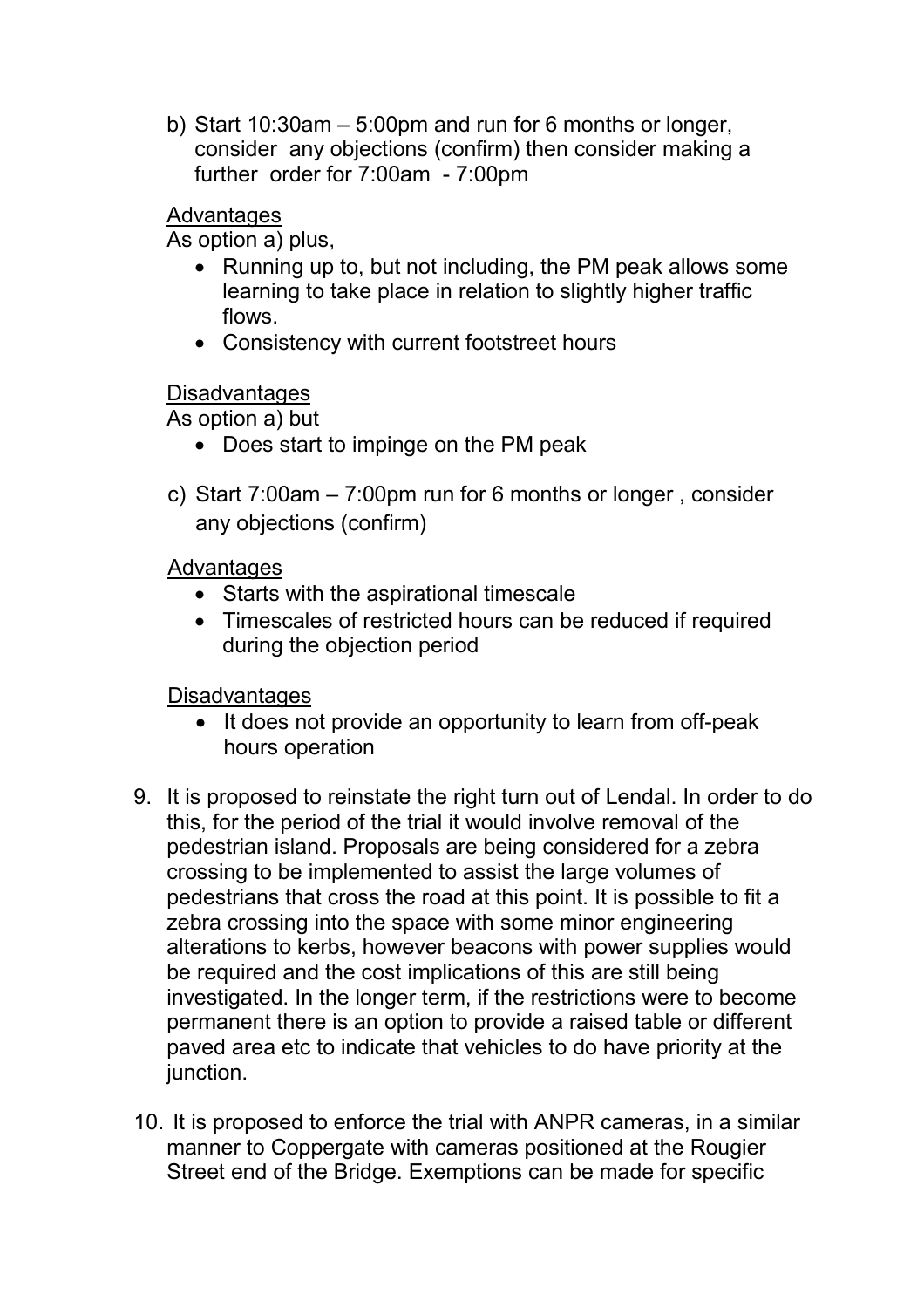business related vehicles that will require access. It is likely that some Police support will be required and high level discussions are taking place with the Police to confirm the level of support and resource required and available. Enforcement of the trial is essential to increase the likelihood of success and reduce the risk of abuse.

- 11. Access only restrictions would apply through St. Leonard's Place, Duncombe Place and Museum Street, with signing along the approaches (Gillygate and Bootham) advising of 'access only' and camera enforcement. Signing will also be placed on station side of the bridge advising on camera enforcement.
- 12. It is proposed that Saturdays would be included from the beginning of the trial. Flows over Lendal Bridge on Saturdays around mid day are only slightly higher than during the same periods on weekdays. Flows on other parts of the network are in some cases significantly higher on Saturdays and Saturdays will require close monitoring. Saturdays will be useful in understanding potential peak hour implications.
- 13. As part of the detailed design of the trial close attention will be paid to the loading hours either side of the footstreet hours in relation to consistency, times and locations.
- 14. In terms of timescales for any permanent restriction, spring 2014 coincides with the opening of the new Park and Rides and the realisation of other BBAF benefits but would be dependant upon the outcomes of the consultation monitoring and any subsequent mitigation works required.
- 15. The trial will complement the 20mph programme by reinforcing the message that road space must be shared by all modes. Considerate behavior is essential to all users being able to access and use public spaces, the city centre, residential areas and local parks and shops.
- 16. In relation to the free parking provision after 5:30pm which is aimed at encouraging people into the city centre in the evening; the bridge restriction does not preclude any vehicles accessing free parking or the city centre so in that respect is separate. The trial and any permanent restriction should be considered as an incremental step towards achieving the longer term transport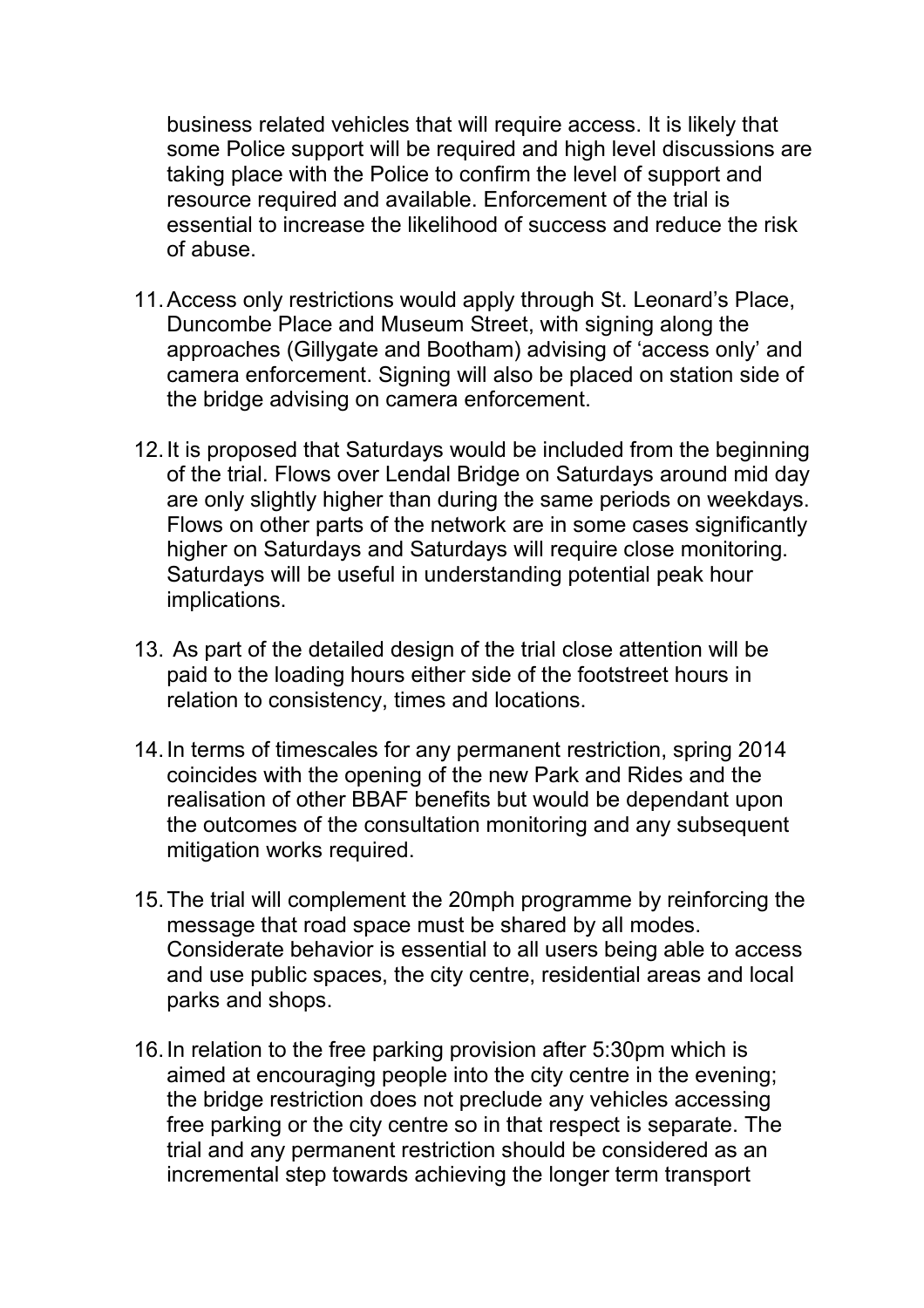aspirations for the city, relating to improved public transport offer. Better reliability, frequency, quality, ticketing, delivery through the i-Travel York and Better Bus Area programmes, as well the package of measures put forward through the West Yorkshire Transport Fund will all start to deliver viable alternatives to access the city centre and support an early/evening economy.

## **Mitigation:**

- 17. York has restricted road space and limited opportunities to undertake physical mitigation measures. The prime response to traffic growth cannot be road based within the main urban area and has to be focused on public transport, walking and cycling. Modelling of the BBAF programme initiatives indicated that it was likely to generate an 18% increase in bus passengers over the two year programme. Modelling work shows that the savings in travel times on bus routes only leads to a relatively small direct increase in bus patronage (+2%). However the modelling work does not take into account improved reliability of bus services, the potential for new routes being opened, the release of vehicles and drivers and subsequent reinvestment in improved frequencies. It is these secondary effects that have the potential to lead to the significantly greater increase.
- 18. Modelling has provided an indication of what will happen on the network but it is not perfect and some routes and junctions may be more or less affected than the modelling indicates. There are some measures we can undertake and these are set out in the paragraphs below. The trial will help identify locations where the impact is greater or less than predicted as well assist in identifying any additional mitigation measures. It is expected there will be some locations where there can be no mitigation due to the road layout etc.
- 19. It is proposed to provide additional Network Operator staff to provide proactive management and control utilising the systems available e.g. CCTV, UTC, radio networks etc. These staff would focus on proactive traffic management Monday to Saturday. Saturday is seen as particularly necessary due to the different traffic flow patterns and because in terms of public perception many residents may well experience Saturday network conditions more than on other days. Opportunities may well exist to make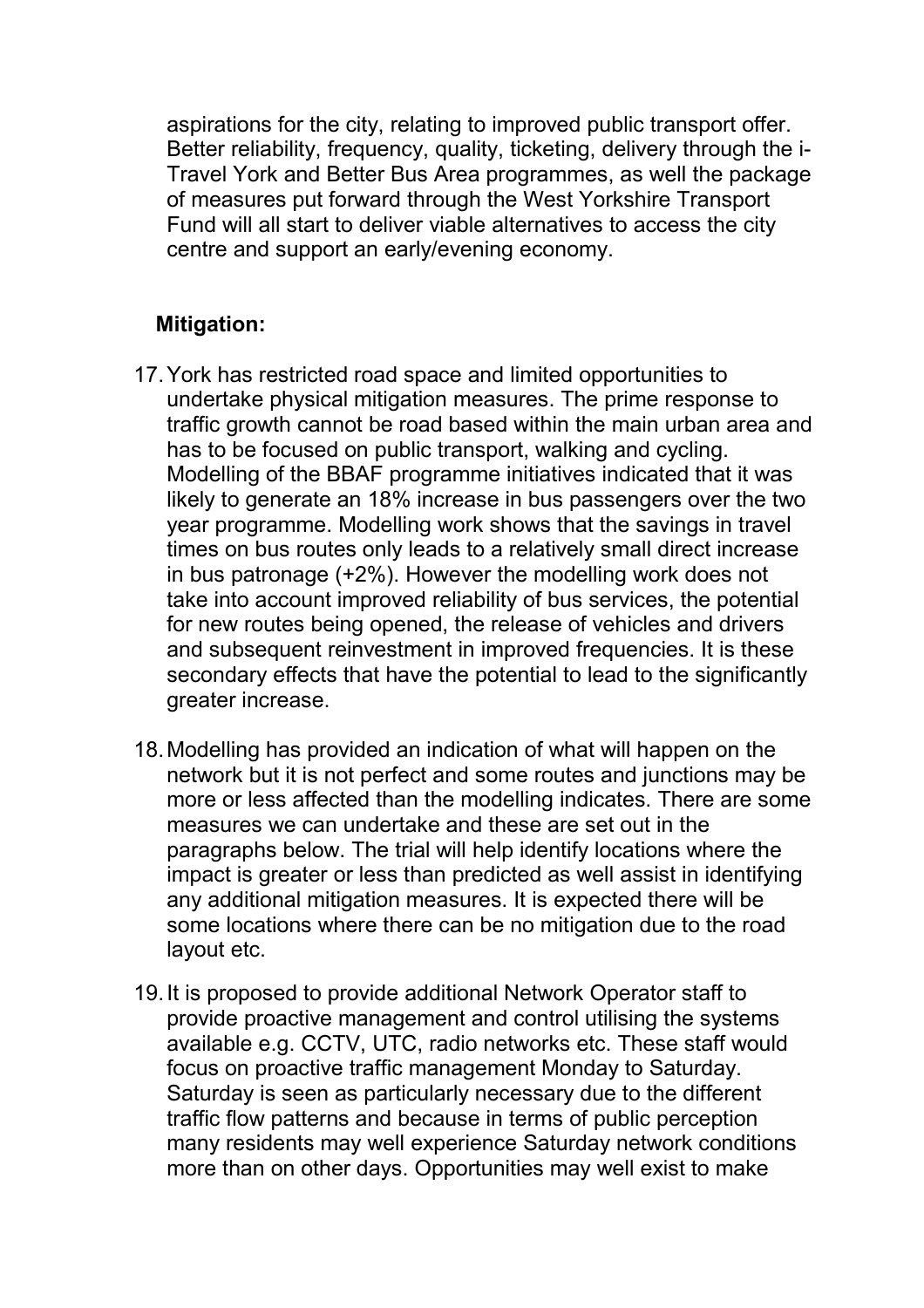some real improvements to the general operation of the highway network particularly on a weekend.

## **What will we do?**

- A package of measures promoting alternative means of travelling around the city will be developed to coincide with the trial. This will include engaging with York residents and businesses to help them understand their choices about the way they move around the City. Including the initiatives and marketing strategy developed for the LSTF and BBAF projects with additional promotions and incentives such as free / reduced price tickets (currently being discussed with bus operators).
- The possibility of a second Shopmobility site on the west side of the river closer to the station will also be investigated although at this stage the costs are unknown and the availability of a suitable premise has not been identified.
- Delivering the communications/ marketing plan through establishing a new communications / marketing post funding linked to BBAF/LSTF/ Local Transport plan funding.
- Business and personal travel planning are seen as important in encouraging behavioural change working alongside the restriction to further encourage the take-up of public transport, walking and cycling. LSTF funded travel planning is in place covering the northern sector of the city. Extension to other parts of the city to help mitigate against impact of the restriction and to capitalise on the freeing up of the public transport route will require additional resource.
- Improvements to the A59/A1237 roundabout will start imminently as part of Access York. When complete this will reduce congestion at this key junction on the Outer Ring Road and complement the recent improvements made to the other end of the river crossing at the A19, providing a better alternate northern route round the city. New bus priority lanes on Boroughbridge Road are due for completion in 2013 ahead of the opening of the new P&R sites in April 2014.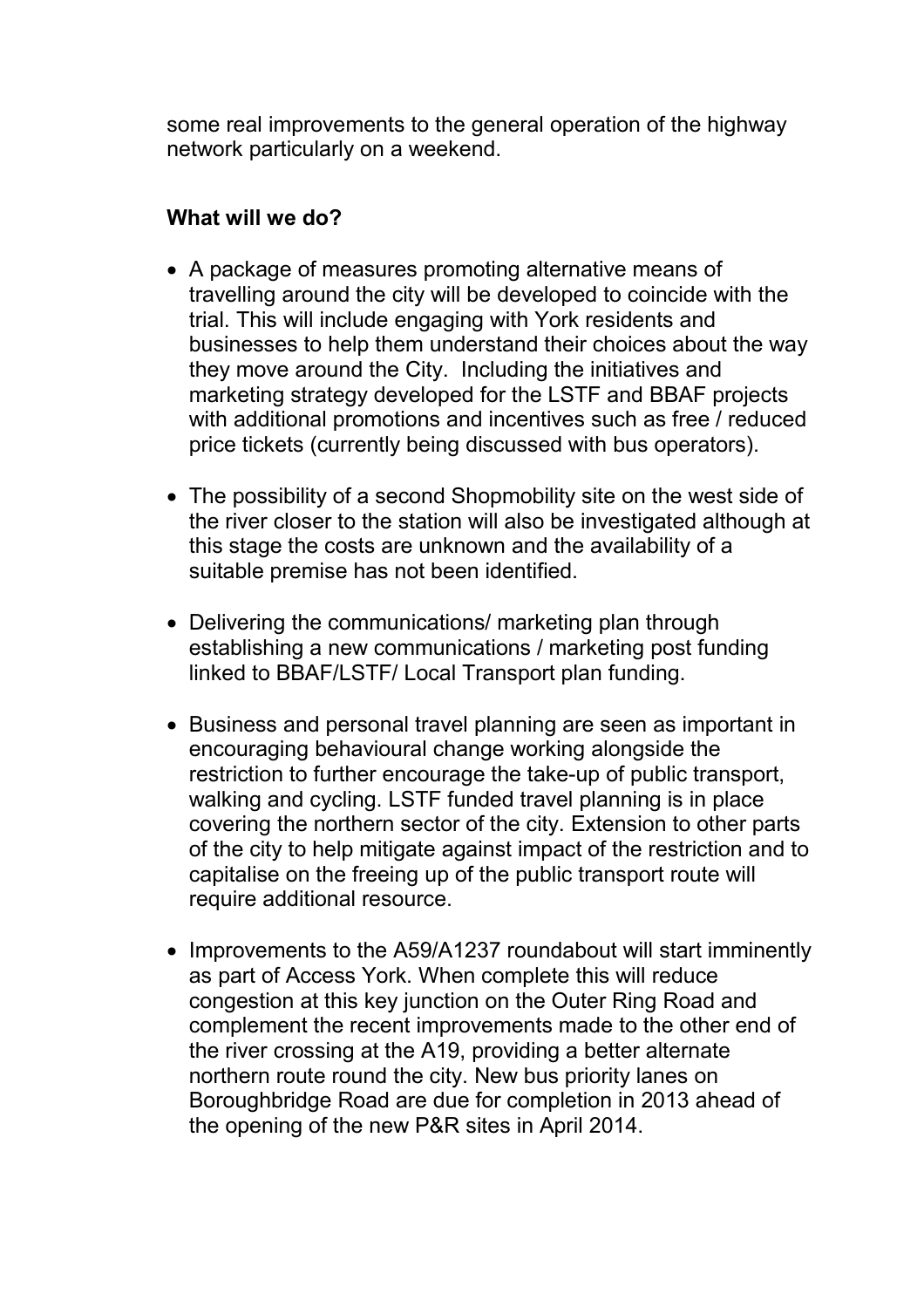- Adjustment of traffic signal settings will be made during the trial to capitalise from the reductions in traffic on some routes and to mitigate against the impacts on others. This will be particularly important at certain junctions e.g. Gillygate/Bootham which are important routes in to the city and which can be predicted to experience greater traffic flows as traffic diverts away from St. Leonard's Place.
- Close monitoring of the network using CCTV during all periods of the restriction will be necessary (including weekends). Proactive response to issues relating to obstructions due to loading and adapting signal timings through the trial will require additional staff resourcing of these network operators as part of any trial.
- Bus travel times are currently monitored in real time and historically using the GPS bus tracking system. A bus controller will be in position for the trial to proactively manage all aspects of the bus reliability working with parking control and network management to tackle issues with bus reliability as they arise. The focus will be on protecting services on routes outside of the restriction that may be impacted on by displaced traffic.
- Lining on Burton Stone Lane will be provided to reduce parking immediately adjacent the bus stops to protect bus movement in approaching/leaving the stops.
- The scope for physical mitigation in terms of junction improvements in the city centre is somewhat limited. The completion of James Street link road will at some point provide quite significant relief to Foss Islands Road, in particular the Layerthorpe and Walmgate junctions. Phase 1 already offers options for public transport to avoid the Walmgate Bar Junction.
- Further improvements to the outer ring road are being progressed through the West Yorkshire Transport Body. Whilst the proposed restrictions, will in the short term, inevitably put the outer ring road under some additional pressure this effectively strengthens the case for bidding for its improvement. Discussions with WYTF+ are focusing on an early roll out of the Outer Ring Road improvements.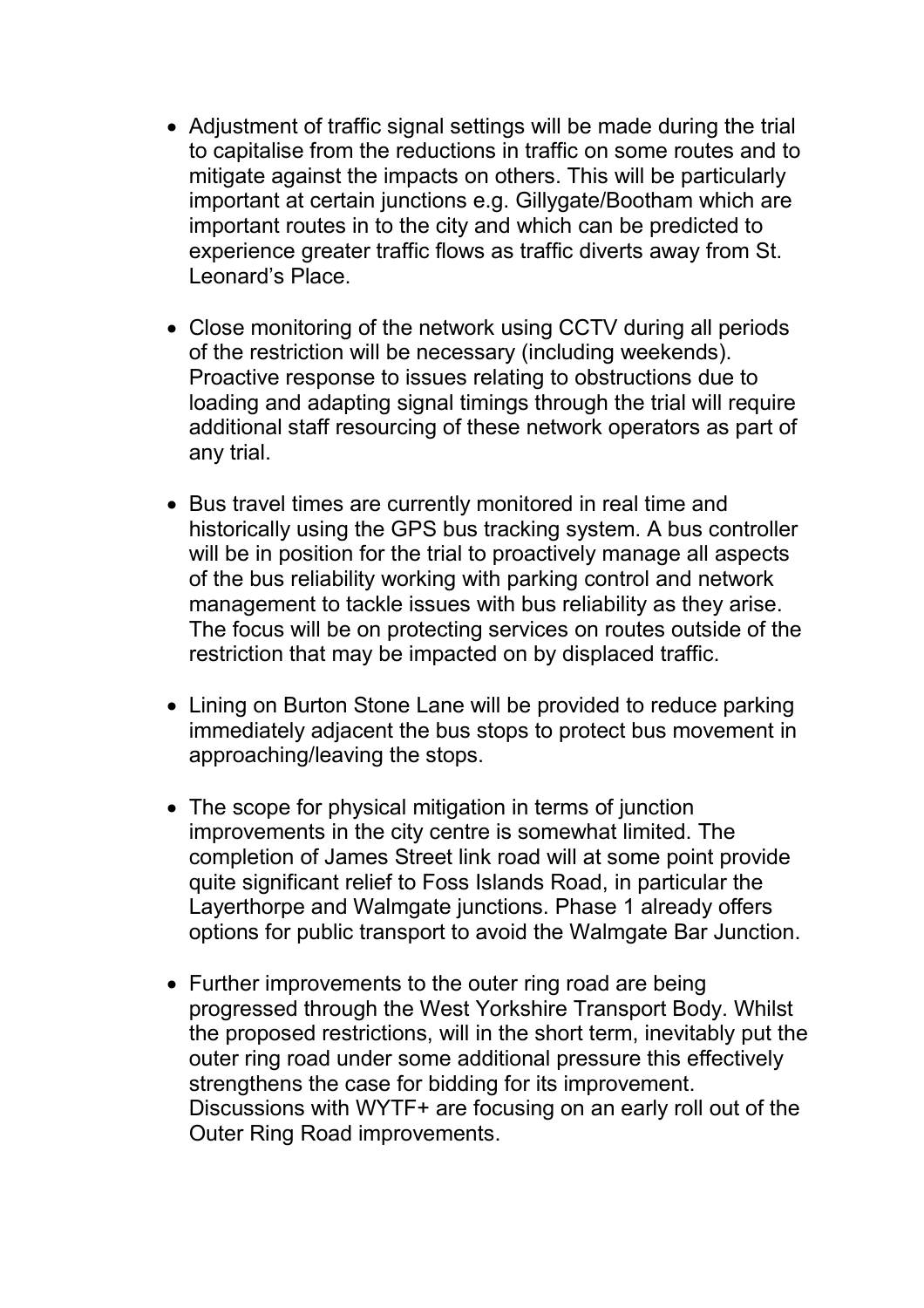- Junctions likely to be significantly affected include Water End / Clifton Green. Additional traffic on Water End will also have the potential to lead to an increase the volume of traffic using Westminster Road / The Avenue to avoid the Clifton Green traffic lights. A commitment to address residents concern over the volume of traffic on these streets is necessary, with any appropriate measures being implemented prior to, or at the same time as, any permanent restriction being adopted on Lendal Bridge.
- The Groves area and Burton Stone Lane are also areas that may be impacted by additional traffic flows. The monitoring regime will establish 'before' trial traffic flows and these areas will be targeted for specific monitoring during the trial period to establish what mitigation may be required. Part of the purpose of the trial is to identify locations and impacts and develop mitigation in response where possible.
- Potential for other bus priority measures are being considered as part of the trial and any permanent restriction which would assist local service buses and Park & Ride services. Services likely to require some assistance include the Service 5 on Leeman Road, Service11 on Nunnery Lane, Service 10, 14 and 8 at Walmgate.

#### **Implementation and Enforcement:**

- 20. As part of the delivery of the project a dedicated project manager will be appointed and a delivery team will be formed to support the development of the trial design and any potential final scheme. The BBAF will be used to support the delivery of the trial.
- 21. A dedicated traffic operations manager would require to be resourced for the period of the trial and should the restriction be made permanent.
- 22. A northbound local bus, taxi, cycle only restriction, signed from the city walls at Lendal Arch, will effectively achieve the restriction from this direction. The restriction will be enforced with ANPR cameras and fines will be issued to non-permitted vehicles who proceed through the area during restricted times. Non permitted vehicles can proceed into Rougier Street or turn back round the gyratory system. Note that taxis are currently permitted in the majority of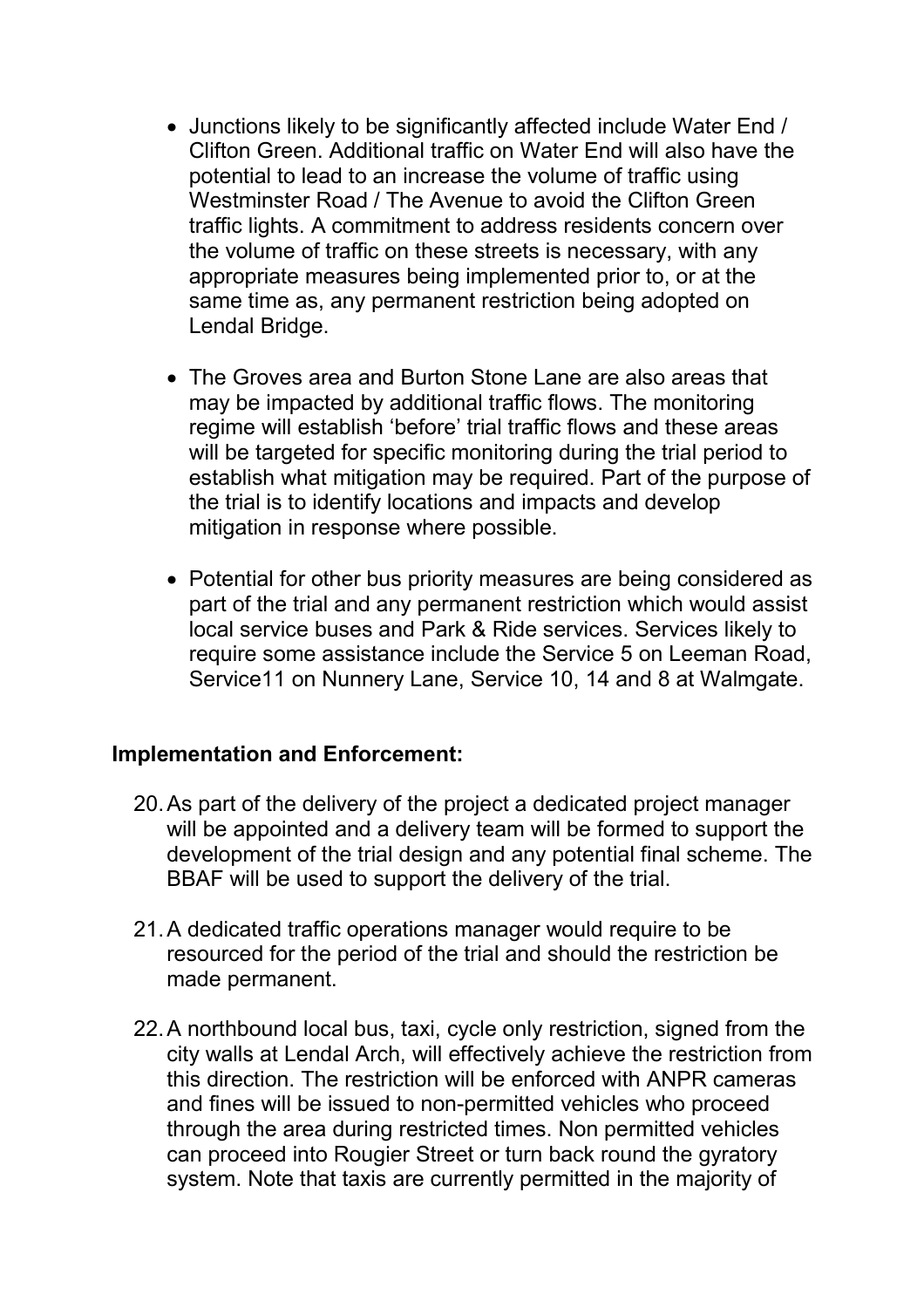York bus lanes. (No change is proposed here; taxis provide flexibility in the public transport offer, particularly when carrying luggage or bulky shopping.)

23. A southbound restriction will be in place from the south side of the Lendal/Museum Street junction and will be enforced with ANPR cameras. An 'access only' restriction will be put in place at the junction into St Leonard's Place from Bootham and Gillygate. Advance warning signs will advise of the restriction on through traffic on the Clarence Street, Lord Mayors Walk and Bootham approaches. It is recognised that a number of vehicles will have legitimate access to St Leonard's Place, Duncombe Place etc.

# **Monitoring & Evaluation**

- 24. A full monitoring and evaluation plan will be established as part of the development of the trial. Data will be collected and monitored relating to traffic flows, volumes, queuing, patronage, air quality, bus reliability and travel times. A baseline dataset will be established that will assist in the evaluation of the trial. Specific data includes:
	- traffic, pedestrian and cycle counts at key locations e.g. Lendal Bridge, Exhibition Square, Water End, Leeman Road area, Crichton Avenue, Foss Islands Road, Skeldergate Bridge, city centre, Burton Stone Lane, the Groves area etc. will provide valuable data about volumes and flows
	- Bus journey and timing data will identify any impact on bus services.
	- Air quality measurements will continue to be made via the existing network of monitoring points and stations.
- 25. Data that is currently available and will be used to establish the baseline around the city include:
	- Traffic counts from ATC counters (60+ sites) covering radials and ORR – this data is updated daily
	- Bus and P&R travel times available for all routes via ACIS operator reports.
	- Bus and P&R reliability available for all routes via ACIS operator reports.